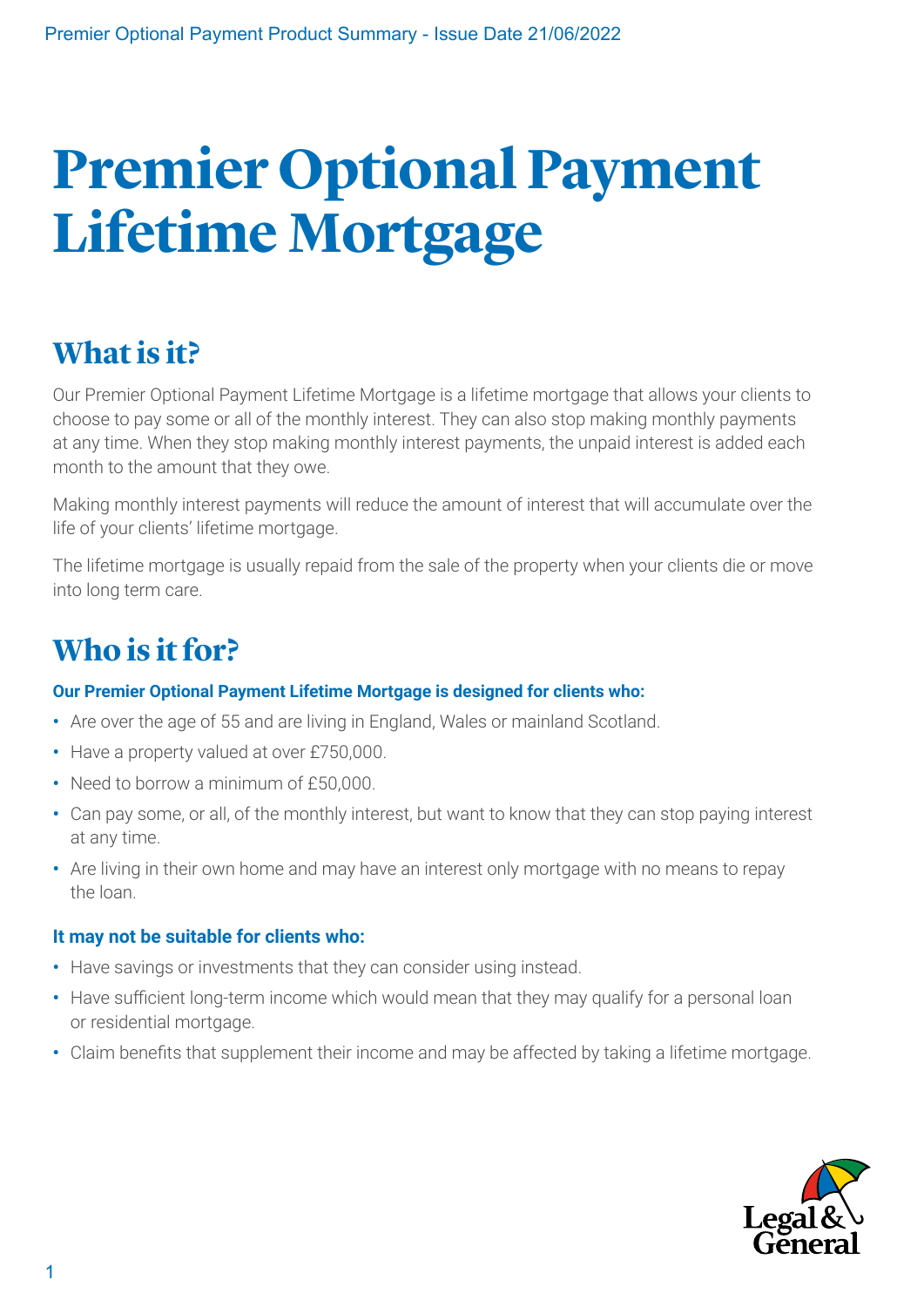#### Premier Optional Payment Product Summary - Issue Date 21/06/2022

| <b>Criteria</b>               |                                                                                                                                                                                                                                  |  |  |  |  |  |
|-------------------------------|----------------------------------------------------------------------------------------------------------------------------------------------------------------------------------------------------------------------------------|--|--|--|--|--|
| <b>Amount available</b>       | Actual loan amount determined by your clients' age and property value.                                                                                                                                                           |  |  |  |  |  |
|                               | When we are undertaking desktop valuations, we will use 95% of the<br>desktop valuation when we calculate the amount we can lend to your client.<br>For physical valuations we use 100%.                                         |  |  |  |  |  |
| <b>Minimum loan amount</b>    | £50,000 as Initial Advance.                                                                                                                                                                                                      |  |  |  |  |  |
| <b>Maximum loan amount</b>    | Unlimited.                                                                                                                                                                                                                       |  |  |  |  |  |
| Large loan rate reduction     | If your client borrows an initial advance of £700,000 or more we will reduce<br>the Monthly Equivalent Rate (MER) for the initial loan only. Details of this<br>are in the 'Interest Rates' section at the end of this document. |  |  |  |  |  |
| Minimum applicant age         | 55 years.                                                                                                                                                                                                                        |  |  |  |  |  |
| <b>Maximum applicant age</b>  | 90 years at time of application and complete within 6 months of turning 91.                                                                                                                                                      |  |  |  |  |  |
| Minimum property value        | £750,000.                                                                                                                                                                                                                        |  |  |  |  |  |
|                               | For flats or maisonettes, 85% of the property value will be used.                                                                                                                                                                |  |  |  |  |  |
| <b>Maximum property value</b> | Unlimited.                                                                                                                                                                                                                       |  |  |  |  |  |
|                               | For flats or maisonettes, 85% of the property value will be used.                                                                                                                                                                |  |  |  |  |  |
| <b>Property location</b>      | England, Wales or mainland Scotland.                                                                                                                                                                                             |  |  |  |  |  |
| <b>Tenure</b>                 | Freehold.                                                                                                                                                                                                                        |  |  |  |  |  |
|                               | Leasehold (remaining term plus the age of the youngest borrower at<br>completion must be at least 175 years).                                                                                                                    |  |  |  |  |  |

| <b>Monthly interest payment criteria</b>                       |                                                                                                                                                                                                                                                |
|----------------------------------------------------------------|------------------------------------------------------------------------------------------------------------------------------------------------------------------------------------------------------------------------------------------------|
| <b>Minimum monthly interest</b><br>payment amount              | £25.                                                                                                                                                                                                                                           |
| <b>Maximum monthly interest</b><br>payment amount              | Full monthly interest charged on the loan.                                                                                                                                                                                                     |
| Minimum payment term                                           | Minimum payment term 1 year.                                                                                                                                                                                                                   |
| <b>Maximum payment term</b>                                    | For the full duration of the lifetime mortgage.                                                                                                                                                                                                |
| <b>Changes to monthly interest</b><br>payment and payment term | Your clients cannot change their monthly interest payment amount or<br>payment term once their lifetime mortgage has completed. They can stop<br>making monthly interest payments at any time, but once stopped, these<br>cannot be restarted. |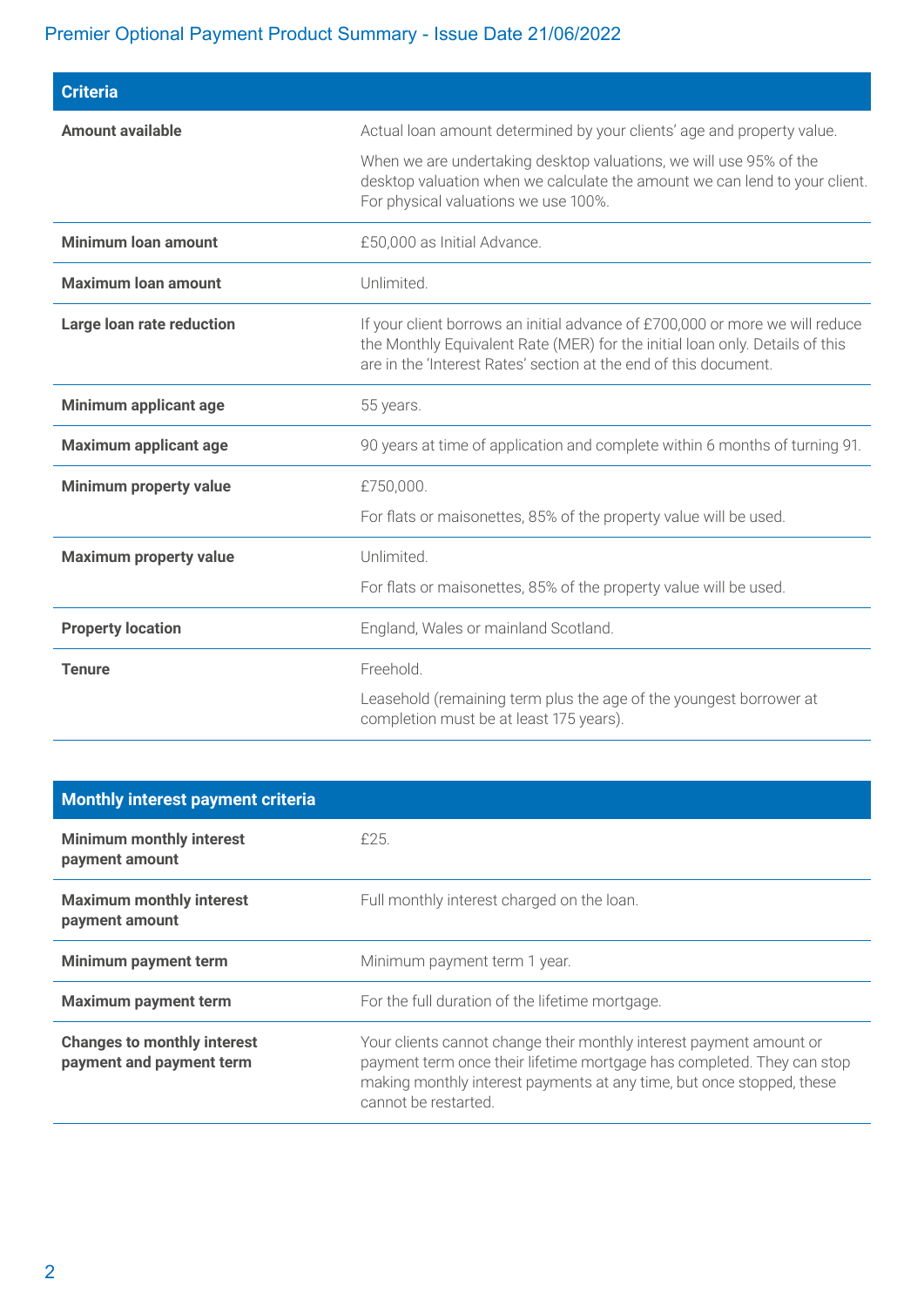#### Premier Optional Payment Product Summary - Issue Date 21/06/2022

| <b>Product features</b>                                                   |                                                                                                                                                                                                                                                |  |  |  |
|---------------------------------------------------------------------------|------------------------------------------------------------------------------------------------------------------------------------------------------------------------------------------------------------------------------------------------|--|--|--|
| <b>No Negative Equity Guarantee</b>                                       | Your clients, or their beneficiaries, will never have to pay back more than<br>the amount their property is sold for, provided it's sold for the best price<br>reasonably obtainable, and they've met the terms and conditions of<br>the loan. |  |  |  |
| <b>Inheritance Protection at no extra cost</b>                            | Your clients can protect a percentage of their property value at the outset.                                                                                                                                                                   |  |  |  |
| <b>Optional Partial Repayments</b>                                        | Your clients can only make Optional Partial Repayments after they have<br>stopped making monthly interest payments and the lifetime mortgage has<br>converted to full interest roll up.                                                        |  |  |  |
|                                                                           | In any 12-month period, starting on completion and thereafter on each<br>anniversary of completion, your clients can repay up to 10% of the<br>amount(s) drawn with no Early Repayment Charges (ERC).                                          |  |  |  |
|                                                                           | They can make up to four repayments a year at a minimum of £50 each.<br>Such payments do not restrict access to the drawdown facility.                                                                                                         |  |  |  |
| <b>Drawdown facility</b>                                                  | Limited to the maximum LTV less initial advance.                                                                                                                                                                                               |  |  |  |
|                                                                           | Drawdowns can be requested at any time, minimum £2,000.                                                                                                                                                                                        |  |  |  |
|                                                                           | Interest on drawdowns will be charged at the prevailing fixed rate at the<br>time of drawdown.                                                                                                                                                 |  |  |  |
| <b>Additional borrowing (once the</b><br>Drawdown facility has been used) | Additional borrowing requests will be considered after 12 months of the<br>loan completing.                                                                                                                                                    |  |  |  |
| <b>Portability</b>                                                        | Your clients can move to another property subject to your clients and<br>the property meeting our criteria at the time. Partial repayment may be<br>required if they are moving to a lower value property.                                     |  |  |  |
|                                                                           | No ERC will be payable on such partial repayments.                                                                                                                                                                                             |  |  |  |
| Interest rate                                                             | Fixed for life of loan.                                                                                                                                                                                                                        |  |  |  |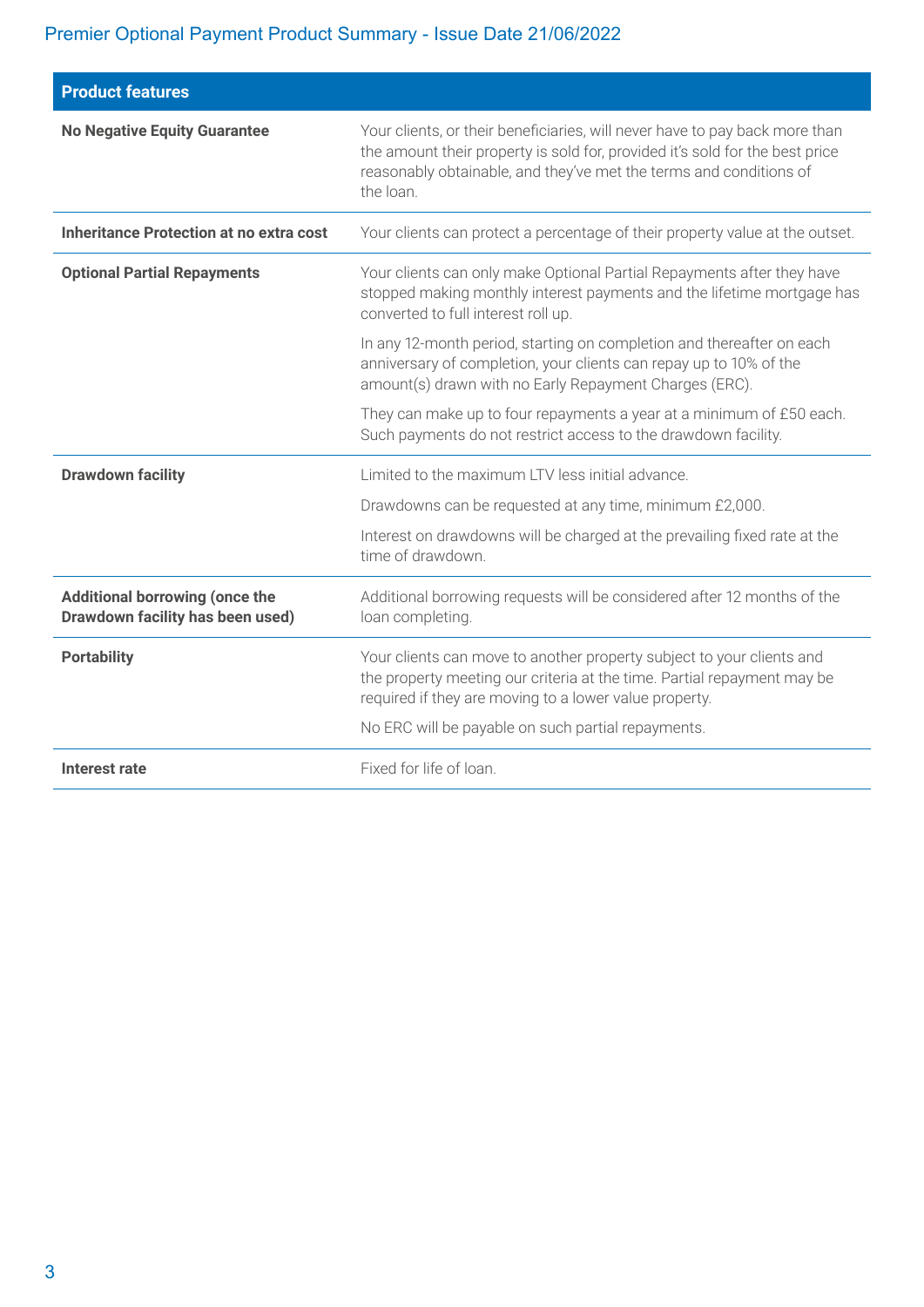#### Premier Optional Payment Product Summary - Issue Date 21/06/2022

| <b>Borrower costs and fees</b> |                                                                                                                                                                                                                                                                                                                                                                                                                                                                                                                                                                                                                                                                                                                                                                                                                                                                                                                                                                                                                                                                                                                                                                 |  |  |  |  |
|--------------------------------|-----------------------------------------------------------------------------------------------------------------------------------------------------------------------------------------------------------------------------------------------------------------------------------------------------------------------------------------------------------------------------------------------------------------------------------------------------------------------------------------------------------------------------------------------------------------------------------------------------------------------------------------------------------------------------------------------------------------------------------------------------------------------------------------------------------------------------------------------------------------------------------------------------------------------------------------------------------------------------------------------------------------------------------------------------------------------------------------------------------------------------------------------------------------|--|--|--|--|
| <b>Arrangement fee</b>         | £599 on selected products. This fee can be added to the loan in excess of<br>maximum LTVs                                                                                                                                                                                                                                                                                                                                                                                                                                                                                                                                                                                                                                                                                                                                                                                                                                                                                                                                                                                                                                                                       |  |  |  |  |
| <b>Valuation fee</b>           | Currently free.                                                                                                                                                                                                                                                                                                                                                                                                                                                                                                                                                                                                                                                                                                                                                                                                                                                                                                                                                                                                                                                                                                                                                 |  |  |  |  |
| <b>Legal fees</b>              | Your clients will pay their own solicitor's costs and all disbursements.                                                                                                                                                                                                                                                                                                                                                                                                                                                                                                                                                                                                                                                                                                                                                                                                                                                                                                                                                                                                                                                                                        |  |  |  |  |
| <b>Early Repayment Charges</b> | ERC's are capped at 25% of the amount(s) drawn and linked to movement<br>in UK FTSE Actuaries 15 Year Yield (the Index).                                                                                                                                                                                                                                                                                                                                                                                                                                                                                                                                                                                                                                                                                                                                                                                                                                                                                                                                                                                                                                        |  |  |  |  |
|                                | An Early Repayment Charge is not payable if the loan is repaid:<br>• After the borrower (or if joint borrowers, the last surviving borrower)<br>dies or goes into long term care; or<br>• After the borrower (or if joint borrowers, the youngest borrower)<br>reaches the age shown in section 13 of the KFI or Offer of Loan; or<br>• If the Index at the time is higher than or equal to the Benchmark Rate<br>shown in the Offer of Loan; or<br>On any Optional Partial Repayments which are made within the<br>permitted limits; or<br>If your clients move home and transfer their lifetime mortgage to a<br>new property that is acceptable to us and, as a result of which, need<br>to repay part of the lifetime mortgageas required by us; or<br>For joint borrowers, in the first three years after the first borrower<br>$\bullet$<br>dies or moves into long term care.<br>• If 5 years after completion the borrower(s) move to another property,<br>which isn't acceptable to us based on our lending criteria at the time.<br>If 5 years after completion the borrower(s) sell their home and move<br>$\bullet$<br>into sheltered accommodation |  |  |  |  |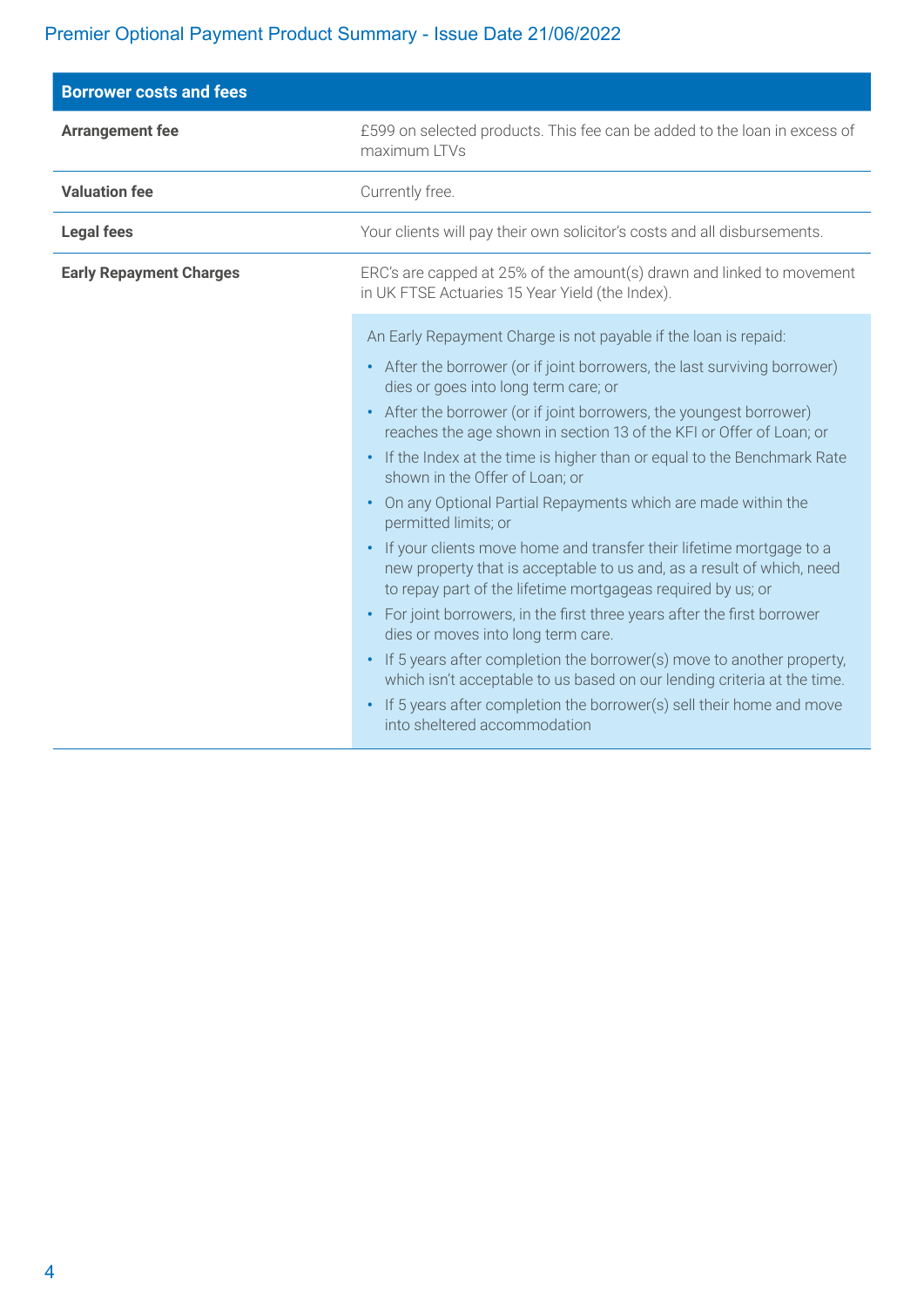| Loan to value % - Premier Optional Payment Lifetime Mortgage |      |      |      |      |      |      |      |      |       |      |      |
|--------------------------------------------------------------|------|------|------|------|------|------|------|------|-------|------|------|
| <b>Premier Black (PB) and Premier Yellow (PY)</b>            |      |      |      |      |      |      |      |      |       |      |      |
| Age                                                          | 55   | 56   | 57   | 58   | 59   | 60   | 61   | 62   | 63    | 64   | 65   |
| <b>PB</b>                                                    | 11.0 | 12.0 | 13.0 | 14.0 | 15.0 | 16.0 | 17.0 | 18.0 | 19.0  | 20.0 | 21.0 |
| <b>PY</b>                                                    | 17.2 | 18.2 | 19.2 | 20.2 | 21.2 | 22.2 | 23.2 | 24.2 | 25.2  | 26.2 | 27.2 |
|                                                              | 66   | 67   | 68   | 69   | 70   | 71   | 72   | 73   | 74    | 75   | 76   |
| <b>PB</b>                                                    | 22.0 | 23.0 | 24.0 | 25.0 | 26.0 | 27.0 | 28.0 | 29.0 | 30.0  | 31.0 | 32.0 |
| <b>PY</b>                                                    | 28.2 | 29.2 | 30.2 | 31.2 | 32.7 | 33.7 | 34.7 | 35.2 | 36.2  | 37.2 | 38.2 |
|                                                              | 77   | 78   | 79   | 80   | 81   | 82   | 83   | 84   | $85+$ |      |      |
| <b>PB</b>                                                    | 33.0 | 34.0 | 35.0 | 36.0 | 36.7 | 37.4 | 38.1 | 38.8 | 39.5  |      |      |
| <b>PY</b>                                                    | 39.2 | 40.2 | 41.2 | 42.2 | 42.9 | 43.6 | 44.3 | 45.0 | 45.7  |      |      |

If your client borrows an initial advance of between **£700,000 and £1,199,999** we will reduce the MER by **0.04%.**

If your client borrows an initial advance of **£1,200,000 or more**, we will reduce the MER by **0.09%.**

#### **Large loan rate reduction**

|                      |            | <b>Premier Black</b> | <b>Premier Yellow</b> |
|----------------------|------------|----------------------|-----------------------|
| £599 Arrangement fee | <b>MER</b> | 4.46%                | 4.75%                 |
|                      | <b>AER</b> | 4.55%                | 4.86%                 |

Please note, the interest rate reduction will only apply to your clients initial loan amount and will not be applied on any drawdown or further advance they take.

## **Interest rates % -** Premier Optional Payment Lifetime Mortgage

### Premier Optional Payment Product Summary - Issue date - 21/06/2022